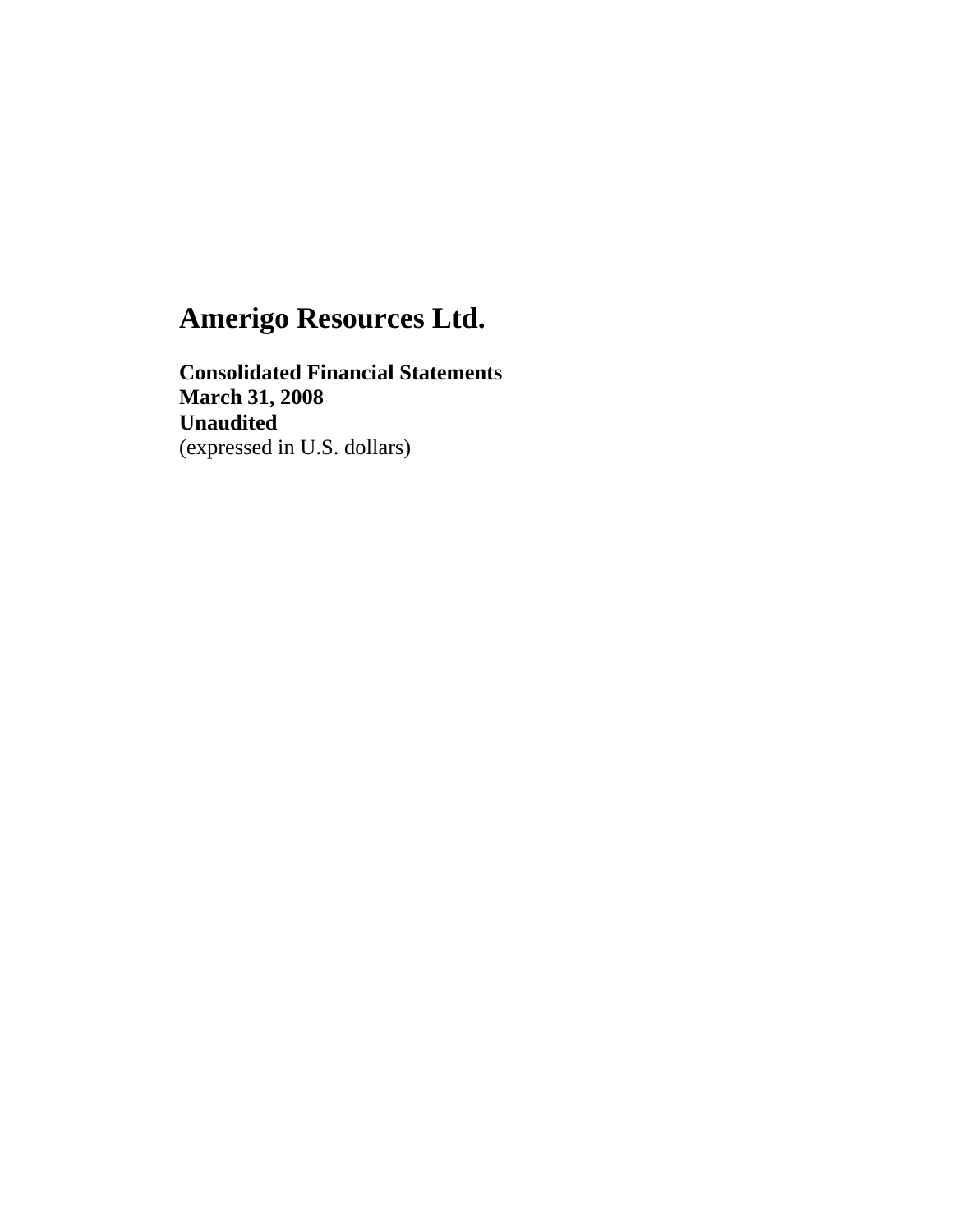Consolidated Balance Sheets (Unaudited)

(expressed in U.S. dollars)

|                                                                                                                                                                                   | March 31<br>2008<br>\$                                       | December 31<br>2007<br>\$                         |
|-----------------------------------------------------------------------------------------------------------------------------------------------------------------------------------|--------------------------------------------------------------|---------------------------------------------------|
| <b>Assets</b>                                                                                                                                                                     |                                                              |                                                   |
| <b>Current assets</b><br>Cash and cash equivalents<br>Accounts receivable<br>Prepaid expenses<br>Plant supplies and inventory                                                     | 10,959,717<br>29,262,048<br>603,957<br>5,979,388             | 16,712,630<br>16,901,271<br>106,289<br>4,231,984  |
|                                                                                                                                                                                   | 46,805,110                                                   | 37,952,174                                        |
| <b>Investments</b> (Note 9)<br><b>Mineral property, plant and equipment - (Note 3)</b><br><b>Contractual right</b> - net (Note 4)<br><b>Other</b>                                 | 16,794,259<br>103,484,574<br>7,325,598<br>39,319             | 21, 171, 455<br>98,136,625<br>7,437,823<br>40,864 |
|                                                                                                                                                                                   | 174,448,860                                                  | 164,738,941                                       |
| <b>Liabilities</b>                                                                                                                                                                |                                                              |                                                   |
| <b>Current liabilities</b><br>Accounts payable and accrued liabilities<br>El Teniente royalty payable (Note 5)<br>Bank loan (Note 6)<br>Due to non-controlling interests (Note 7) | 23,818,172<br>5,473,311<br>5,762,567<br>57,375<br>35,111,425 | 16,635,329<br>5,742,906<br>61,735<br>22,439,970   |
| Other payables<br><b>Asset retirement obligation</b><br><b>Future income tax</b><br><b>Non-controlling interests</b> (Note $7(a)$ )                                               | 1,175,846<br>4,871,051<br>7,397,548<br>1,000                 | 1,003,500<br>4,787,273<br>6,180,703<br>1,000      |
|                                                                                                                                                                                   | 48,556,870                                                   | 34,412,446                                        |
| <b>Shareholders' Equity</b>                                                                                                                                                       |                                                              |                                                   |
| Capital stock (Note 8)<br>Value assigned to stock options (Note $8(c)$ )<br><b>Retained earnings</b>                                                                              | 56,825,257<br>2,070,811<br>67,127,927                        | 56,933,105<br>1,949,218<br>67,070,515             |
| Accumulated other comprehensive income (loss) (Note $9(a)(b)$ )                                                                                                                   | (132,005)                                                    | 4,373,657                                         |
|                                                                                                                                                                                   | 125,891,990                                                  | 130,326,495                                       |
|                                                                                                                                                                                   | 174,448,860                                                  | 164,738,941                                       |
|                                                                                                                                                                                   |                                                              |                                                   |

## **Contingencies** (Note 13)

## **Approved by the Board of Directors**

"Robert Gayton" Director [2014] Director [2014] Director [2014] Director [2014] Muston Goepel" Director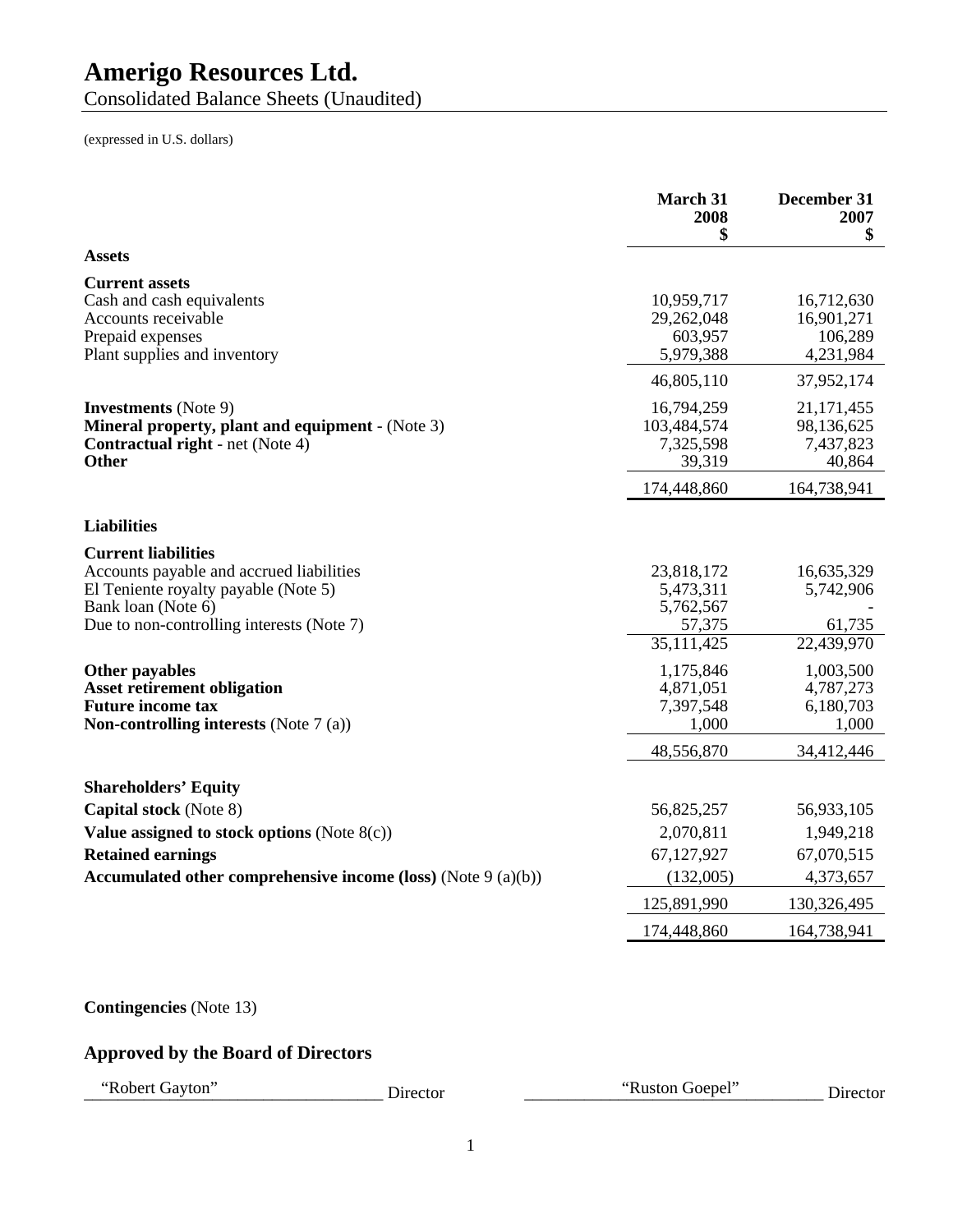Consolidated Statements of Operations and Comprehensive Income (Unaudited)

(expressed in U.S. dollars)

|                                                         | Quarter ended     | <b>Quarter</b> ended<br>March 31, |
|---------------------------------------------------------|-------------------|-----------------------------------|
|                                                         | March 31.<br>2008 | 2007                              |
|                                                         | \$                | \$                                |
| <b>Revenue</b>                                          | 35,933,465        | 18,171,183                        |
| Costs                                                   |                   |                                   |
| Production costs                                        | 19,806,593        | 7,538,240                         |
| El Teniente royalty (Note 5)                            | 5,146,561         | 2,891,838                         |
| Depreciation and amortization                           | 1,280,217         | 575,734                           |
| Administration                                          | 492,298           | 292,721                           |
| Transportation                                          | 276,274           | 191,898                           |
| Asset retirement accretion cost                         | 83,778            | 39,684                            |
| Stock-based compensation (Note 8(c))                    |                   | 54,695                            |
| <b>Cost of sales</b>                                    | 27,085,721        | 11,584,810                        |
| <b>Operating profit</b>                                 | 8,847,744         | 6,586,373                         |
| Other expenses                                          |                   |                                   |
| Office and general expenses                             | 504,322           | 308,240                           |
| Salaries, management and professional fees              | 325,602           | 244,095                           |
| Stock-based compensation (Note $8(c)$ )                 | 121,593           | 295,296                           |
| Interest expense                                        | 105,256           | 1,619                             |
|                                                         | 1,056,773         | 849,250                           |
| Earnings before the under-noted items                   | 7,790,971         | 5,737,123                         |
| Interest income                                         | 154,348           | 275,129                           |
| Other income                                            | 74,364            | 38,622                            |
| Foreign exchange gain                                   | 67,407            | 230,597                           |
| Investment loss (Note $9(c)$ )                          | (24, 714)         | (161,901)                         |
| Gain on fair value adjustments to financial instruments |                   | 441,915                           |
| Earnings before taxes and non-controlling interests     | 8,062,376         | 6,561,485                         |
| Income tax expense, net of tax recoveries               | 1,541,792         | 895,255                           |
| Earnings before non-controlling interests               | 6,520,584         | 5,666,230                         |
| Non-controlling interests (Note $7(a)$ )                | 137,572           | 114,948                           |
| Net earnings                                            | 6,383,012         | 5,551,282                         |
| Other comprehensive loss (Note $9(a)(b)$ )              | (4,505,662)       |                                   |
| <b>Comprehensive income</b>                             | 1,877,350         | 5,551,282                         |
|                                                         |                   |                                   |
| Weighted average number of shares outstanding, basic    | 94,332,384        | 93,562,388                        |
| Weighted average number of shares outstanding, diluted  | 95,620,801        | 95,295,572                        |
|                                                         |                   |                                   |
| <b>Earnings per share</b>                               |                   |                                   |
| <b>Basic</b>                                            | 0.07              | 0.06                              |
| Diluted                                                 | 0.07              | 0.06                              |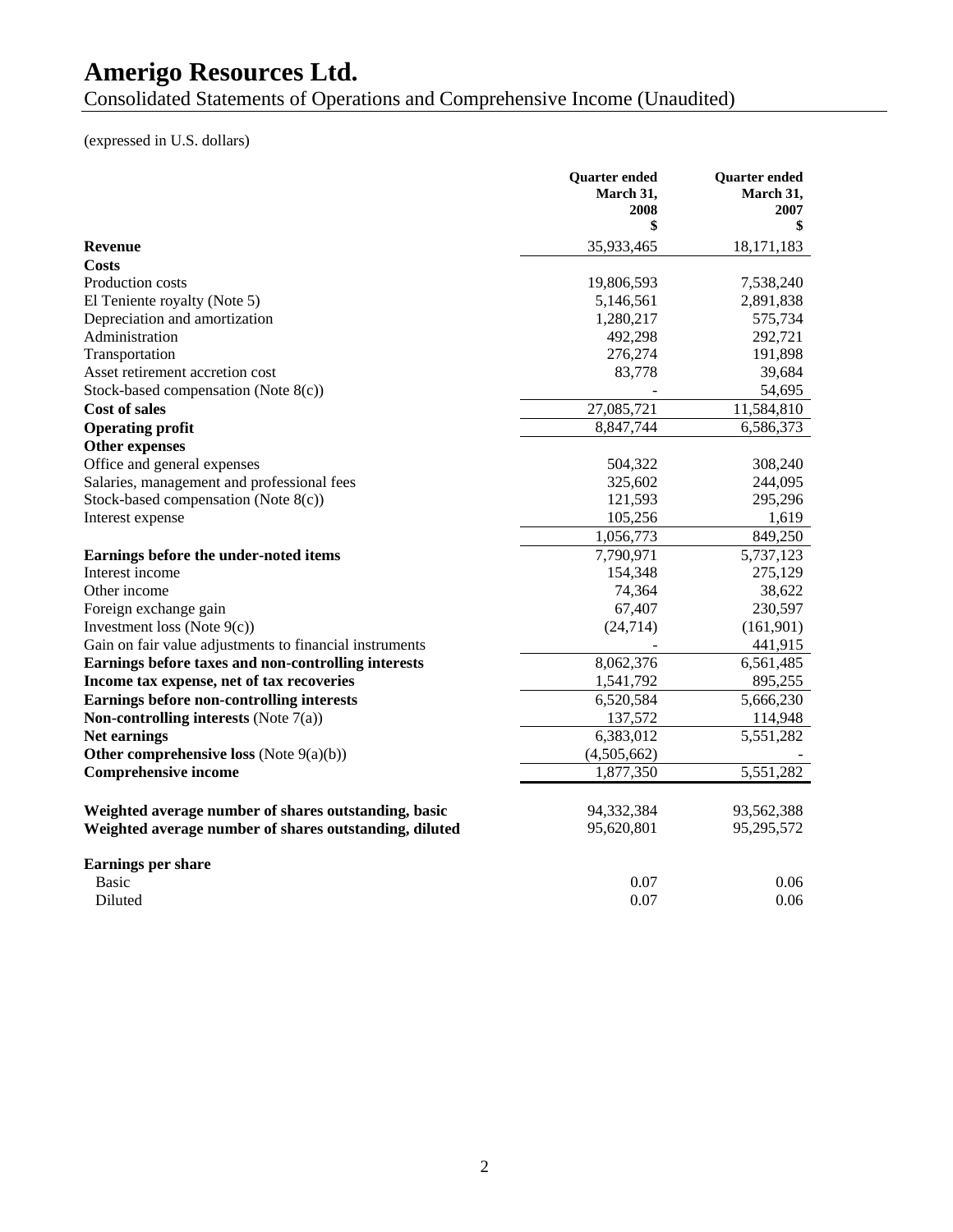Consolidated Statements of Cash Flows (Unaudited)

(expressed in U.S. dollars)

|                                                         | <b>Quarter</b> ended<br>March 31,<br>2008 | <b>Quarter</b> ended<br>March 31,<br>2007 |
|---------------------------------------------------------|-------------------------------------------|-------------------------------------------|
|                                                         | \$                                        | \$                                        |
| <b>Cash flows from operating activities</b>             |                                           |                                           |
| Net earnings                                            | 6,383,012                                 | 5,551,282                                 |
| Items not affecting cash -                              |                                           |                                           |
| Depreciation and amortization                           | 1,280,217                                 | 575,734                                   |
| Future income tax                                       | 1,216,845                                 | 286,166                                   |
| Unrealized foreign exchange expense (gain)              | 204,932                                   | (14, 335)                                 |
| Stock-based compensation                                | 121,593                                   | 349,991                                   |
| Asset retirement accretion cost                         | 83,778                                    | 39,684                                    |
| Accrued interest on bank loan                           | 50,421                                    |                                           |
| Investment loss                                         | 24,714                                    | 161,901                                   |
| Amortization of future income tax asset                 | 16,306                                    | 14,908                                    |
| Other receivables                                       | 1,545                                     | 674                                       |
| Gain on fair value adjustments to financial instruments |                                           | (441, 915)                                |
|                                                         | 9,383,363                                 | 6,524,090                                 |
| Changes in non-cash working capital                     |                                           |                                           |
| Accounts receivable                                     | (12,360,777)                              | 706,672                                   |
| Prepaid expenses                                        | (497, 668)                                | (431,009)                                 |
| Plant, supplies and inventory                           | (1,747,404)                               | (675,581)                                 |
| Accounts payable                                        | 7,521,191                                 | 1,774,674                                 |
| El Teniente royalty payable                             | (269, 595)                                | (673,922)                                 |
| Due to non-controlling interests                        | (4,360)                                   | (12, 731)                                 |
| Other payables                                          | 172,346                                   | 69,082                                    |
| Net cash provided by operating activities               | 2,197,096                                 | 7,281,275                                 |
| <b>Cash flows from investing activities</b>             |                                           |                                           |
| Purchase of plant and equipment                         | (6,870,595)                               | (5,532,826)                               |
| Purchase of investments                                 | (153, 180)                                |                                           |
| Net cash used in investing activities                   | (7,023,775)                               | (5,532,826)                               |
| <b>Cash flows from financing activities</b>             |                                           |                                           |
| Proceeds from short-term bank loan                      | 5,507,214                                 |                                           |
| Payment of dividends                                    | (6,018,524)                               |                                           |
| Purchase of share capital for cancellation              | (414, 924)                                |                                           |
| Issuance of shares for cash – net of issue costs        |                                           | 420,628                                   |
| Net cash provided by (used in) financing activities     | (926, 234)                                | 420,628                                   |
| Net increase (decrease) in cash and cash equivalents    | (5,752,913)                               | 2,169,077                                 |
| Cash and cash equivalents - Beginning of period         | 16,712,630                                | 26,574,059                                |
| Cash and cash equivalents – End of period               | 10,959,717                                | 28,743,136                                |

**Supplemental disclosure with respect to cash flows (Note 12)**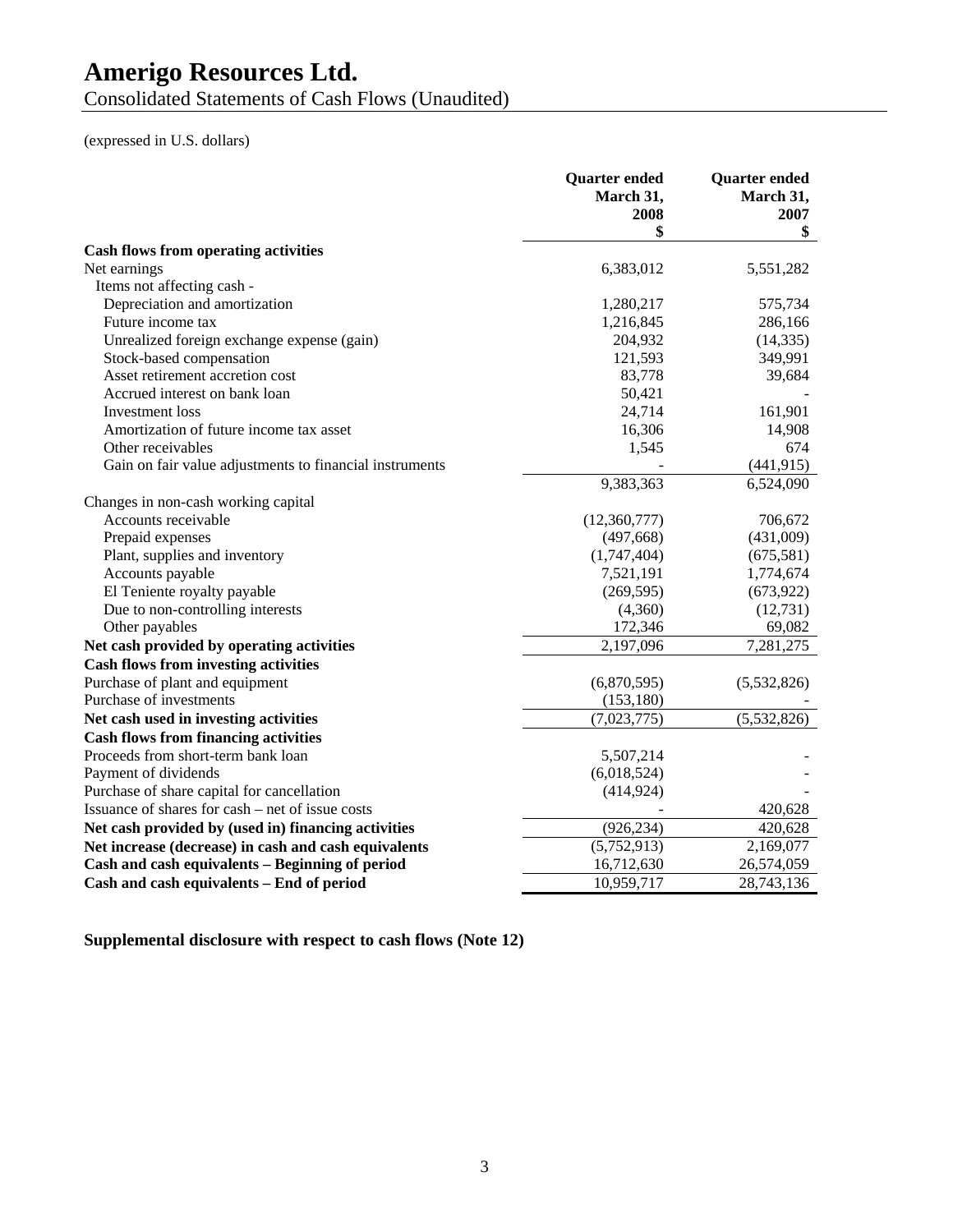Consolidated Statements of Shareholders' Equity (Unaudited)

(expressed in U.S. dollars)

#### **Common shares**

|                                                                                                        | No. of shares | Amount     | <b>Retained</b><br><b>Earnings</b> | <b>Value</b><br>assigned<br>to stock options | <b>Accumulated Other</b><br>Comprehensive<br>Income (Loss) | Shareholders'<br>equity |
|--------------------------------------------------------------------------------------------------------|---------------|------------|------------------------------------|----------------------------------------------|------------------------------------------------------------|-------------------------|
|                                                                                                        |               | $($)$      | $($)$                              | $($)$                                        | $($ \$)                                                    | \$)                     |
| Balance -<br>Dec. 31, 2006 as previously<br>reported<br>Adoption of financial<br>instruments standards | 93,443,244    | 55,026,997 | 53,757,962                         | 1,603,180                                    | (22, 110)                                                  | 110,366,029             |
| (Note 2)                                                                                               |               |            | 365,858                            |                                              |                                                            | 365,858                 |
| Balance -<br>Dec. 31, 2006 as restated                                                                 | 93,443,244    | 55,026,997 | 54,123,820                         | 1,603,180                                    | (22,110)                                                   | 110,731,887             |
| Issue of shares<br>Exercise of stock options                                                           | 1,089,500     | 1,447,395  |                                    |                                              |                                                            | 1,447,395               |
| Shares repurchased                                                                                     | (160,000)     | (93, 931)  | (246,370)                          |                                              |                                                            | (340, 301)              |
| Options granted                                                                                        |               |            |                                    | 898,682                                      |                                                            | 898,682                 |
| Transfer of value on<br>exercise of stock options                                                      |               | 552,644    |                                    | (552, 644)                                   |                                                            |                         |
| Unrealized gains on<br>"available for sale"<br>instruments (Note 9)                                    |               |            |                                    |                                              | 4,395,767                                                  | 4,395,767               |
| Dividends paid                                                                                         |               |            | (11,089,289)                       |                                              |                                                            | (11,089,289)            |
| Net earnings for the year                                                                              |               |            | 24, 282, 354                       |                                              |                                                            | 24,282,354              |
| Balance-<br>Dec. 31, 2007                                                                              | 94,372,744    | 56,933,105 | 67,070,515                         | 1,949,218                                    | 4,373,657                                                  | 130,326,495             |
| Shares repurchased                                                                                     | (183,700)     | (107, 848) | (307,076)                          |                                              |                                                            | (414, 924)              |
| Options granted                                                                                        |               |            |                                    | 121,593                                      |                                                            | 121,593                 |
| Unrealized losses on<br>"available for sale"<br>instruments (Note 9)                                   |               |            |                                    |                                              | (4,505,662)                                                | (4,505,662)             |
| Dividends paid                                                                                         |               |            | (6,018,524)                        |                                              |                                                            | (6,018,524)             |
| Net earnings for the period                                                                            |               |            | 6,383,012                          |                                              |                                                            | 6,383,012               |
| Balance-<br>March 31, 2008                                                                             | 94,189,044    | 56,825,257 | 67,127,927                         | 2,070,811                                    | (132,005)                                                  | 125,891,990             |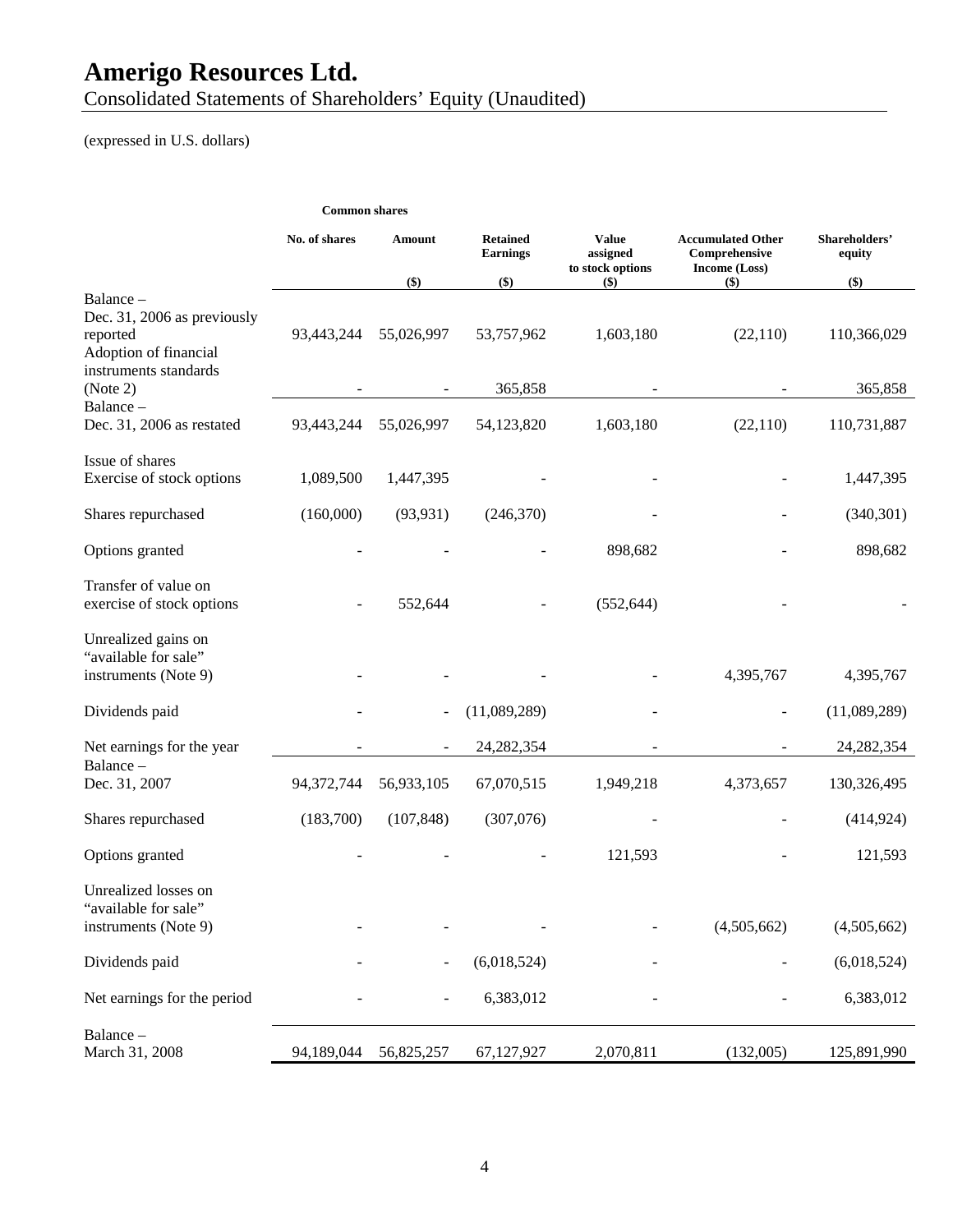## **1 Operations**

The financial statements of Amerigo Resources Ltd. ("Amerigo") together with its subsidiaries (collectively, the "Company") have been prepared in accordance with Canadian Generally Accepted Accounting Principles for interim financial statements and therefore do not include all of the information and notes required for annual financial statements. These statements follow the same accounting policies and methods of application as the most recent annual financial statements, except as described in Note 2. Accordingly, they should be read in conjunction with Amerigo's audited financial statements for the year ended December 31, 2007.

The Company is a producer of copper and molybdenum concentrates with operations in Chile. Its operating subsidiary Minera Valle Central S.A. ("MVC") has a contract with Chile's state-owned copper producer Codelco through at least 2021 to process the tailings from El Teniente, the world's largest underground copper mine.

## **2 Adoption of new accounting standards**

Effective January 1, 2008 the Company adopted the following new accounting standards:

## *Section 1535 – Capital Disclosures*

This Section establishes standards for disclosing information about an entity's capital and how it is managed. Disclosure is presented in Note 11.

## *Section 3031 - Inventories*

This Section prescribes the accounting treatment for inventories and provides guidance on the determination of costs and its subsequent recognition as an expense, including any write-down to net realizable value. It also provides guidance on the cost formulas that are used to assign costs to inventories. The adoption of this policy had no effect on the Company's financial statements.

## *Section 3862 – Financial Instruments – Disclosures*

This Section requires additional disclosures to enable users of the Company's financial statements to evaluate the significance of financial instruments to the Company's financial position and performance. In addition, qualitative and quantitative disclosures are provided to enable users to evaluate the nature and extent of risks arising from the Company's financial instruments.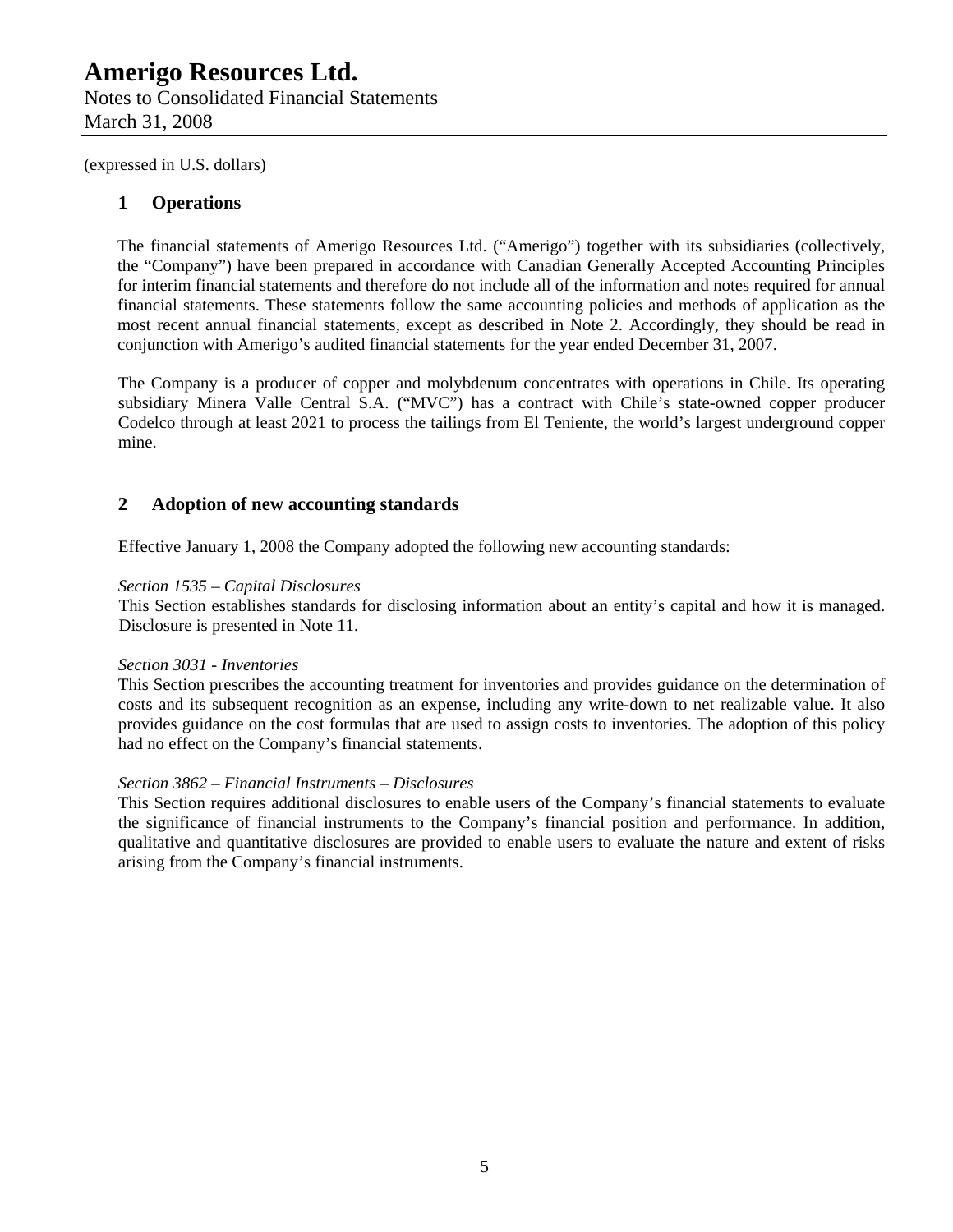Notes to Consolidated Financial Statements March 31, 2008

(expressed in U.S. dollars)

## **3 Mineral property, plant and equipment**

|                                                                      | March 31,<br>2008          | December 31,<br>2007       |
|----------------------------------------------------------------------|----------------------------|----------------------------|
| Plant and infrastructure<br>Machinery and equipment and other assets | 50,593,361<br>61,400,493   | 50,431,227<br>55,030,380   |
| Accumulated depreciation and amortization                            | 111,993,854<br>(8,509,280) | 105,461,607<br>(7,324,982) |
|                                                                      | 103,484,574                | 98,136,625                 |

## **4 Contractual right**

At the time of the acquisition of MVC, Amerigo assigned the excess of the purchase price over the fair value of the tangible assets acquired to the MVC and Codelco contract for the processing of tailings from the El Teniente mine. The initial value of this contractual right was determined to be \$8,029,185. A future income tax liability of \$1,364,961 was recorded in connection with the contractual rights, resulting in an increase in its value to \$9,394,146. The contractual right and the associated future income tax liability are amortized using the units of production method.

|                                               | March 31,<br>2008        | December 31,<br>2007     |
|-----------------------------------------------|--------------------------|--------------------------|
| Contractual right<br>Accumulated amortization | 9,394,146<br>(2,068,548) | 9,394,146<br>(1,956,323) |
|                                               | 7,325,598                | 7,437,823                |

## **5 El Teniente Royalty payable**

MVC has a contract with Codelco until at least the year 2021 to process the tailings from the El Teniente mine in Chile. MVC pays a royalty to Codelco – El Teniente on copper and molybdenum produced by MVC. The amount of the copper royalty is determined pursuant to a formula that considers both the price of copper and the copper content in the tailings. No royalties are payable if the copper price is below \$0.80 per pound (for copper content in tailings between 0.09% and 0.1499%); if the copper price is between \$0.80 and \$0.95 the royalty varies on a sliding scale from 0 to 10%; if the copper price is between \$0.95 and \$1.30 the royalty is 10%; and if the copper price is \$1.30 or higher, a maximum royalty of 13.5% is payable.

Royalty payments for copper production are calculated using the average LME published price for copper for the month of delivery of the tailings, and invoiced by Codelco - El Teniente on a monthly basis within 30 days of the end of the third month following the month of delivery of the tailings; payment to Codelco - El Teniente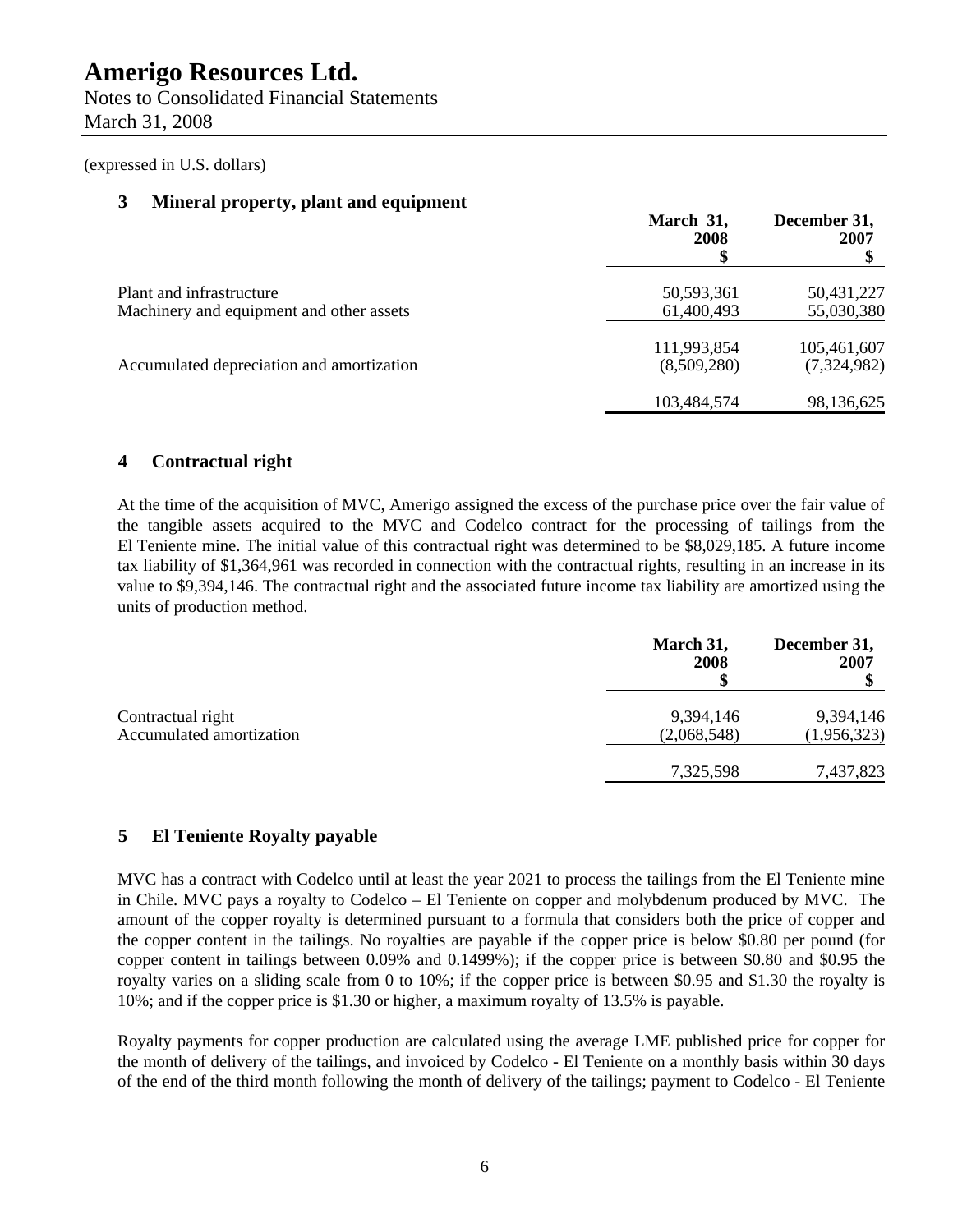is made within 10 days of receipt of invoices. Accordingly, royalties payable to Codelco - El Teniente are classified as current liabilities. Adjustments to the El Teniente royalty are recorded on a monthly basis for changes in copper deliveries during the settlement period.

As agreed with Codelco - El Teniente, as of January 1, 2006 the same royalty described in the preceding paragraphs applies to copper extracted from Colihues, except for amounts calculated using half the volume of tailings extracted from Colihues, at an assumed copper grade of 0.32% and an assumed recovery rate of 40%. For these amounts the royalty to Codelco – El Teniente is calculated on a sliding scale from 3% if the copper price is below \$0.80 per pound to a maximum of 15% if the copper price is at \$1.35 per pound or higher.

MVC also pays to Codelco - El Teniente a royalty of 10% of MVC's net revenue received from the sale of molybdenum concentrates.

## **6 Bank loan**

In February 2008 the Company obtained a short-term loan of Chilean Pesos \$2,500,000,000 (approximately \$5,500,000) from a Chilean bank. The loan bears interest at a monthly rate of 0.67% and matures on September 22, 2008.

## **7 Related party transactions**

a) Non-controlling interests

Amerigo holds its interest in MVC through its subsidiary Amerigo International Holdings Corp. ("Amerigo International"). Amerigo International is controlled by Amerigo and is a wholly-owned subsidiary, except for certain outstanding Class A shares which are shown on Amerigo's Balance Sheet as Non-Controlling Interests at their book value of \$1,000. The Class A shares are owned indirectly by a director and associates of two of the directors of Amerigo.

The holders of the Class A shares are not entitled to any dividend or to other participation in the profits of Amerigo International, except for a total royalty dividend calculated as follows:

- \$0.01 for each pound of copper equivalent produced by MVC or any successor entity to MVC if the price of copper is under \$0.80, or
- \$0.015 for each pound of copper equivalent produced by MVC or any successor entity to MVC if the price of copper is \$0.80 or more.

During the quarter ended March 31, 2008, royalty dividends totalling \$137,572 were paid or accrued to the Amerigo International Class A shareholders on the basis described above (Quarter ended March 31, 2007: \$114,948). Royalty dividends are shown as Non-Controlling Interests in the Consolidated Statements of Operations and Comprehensive Income. At March 31, 2008, \$57,375 of this amount remained outstanding (December 31, 2007: \$61,735).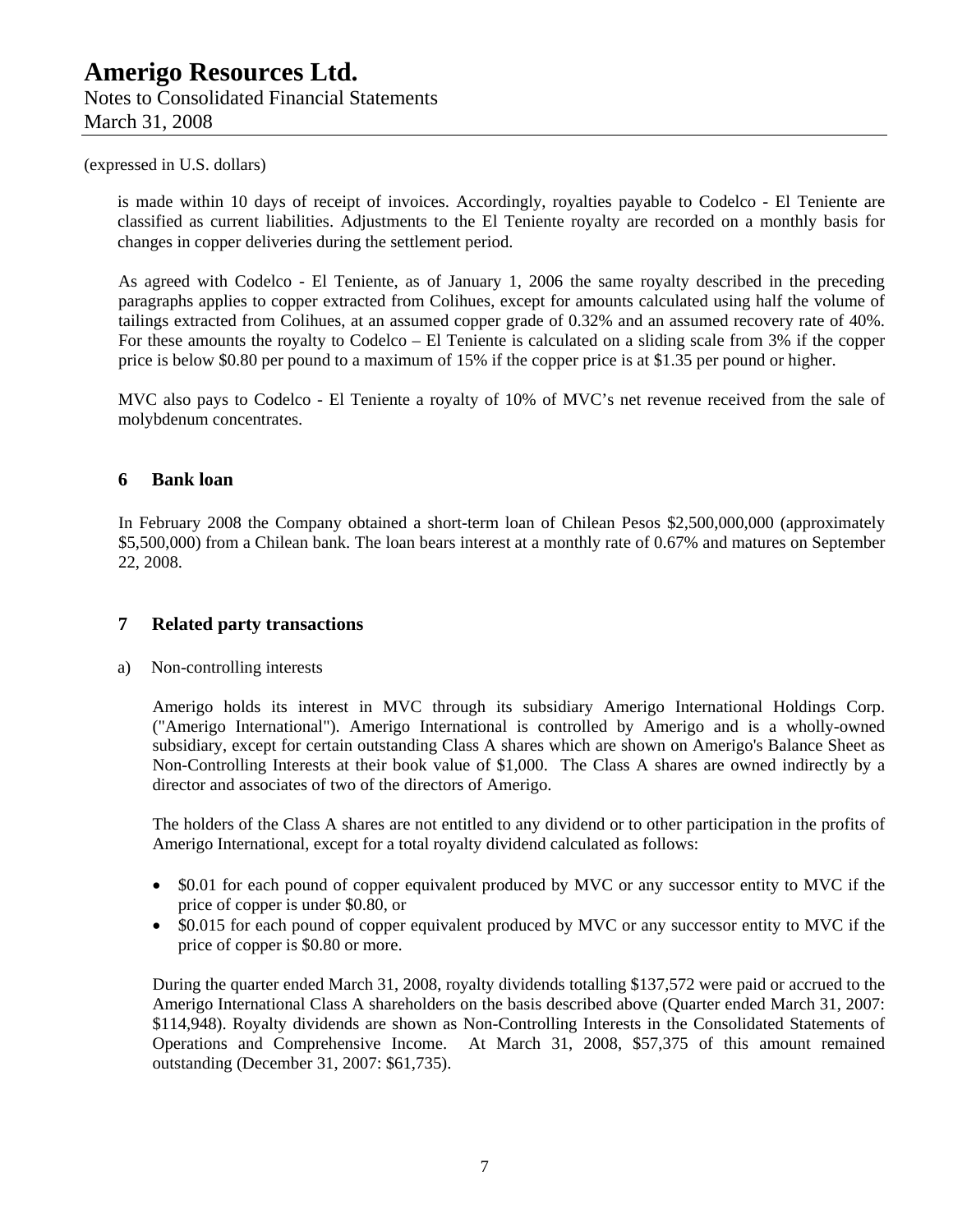b) Directors fees and remuneration to officers

During the quarter ended March 31, 2008 the Company paid or accrued \$180,060 in fees to companies associated with certain directors and officers of Amerigo (Quarter ended March 31, 2007: \$169,942). In the same period, Amerigo paid or accrued \$24,378 in directors' fees to independent directors (Quarter ended March 31, 2007: \$20,364). Directors' fees and remuneration to officers are categorized as Salaries, Management and Professional Fees in Amerigo's Consolidated Statements of Operations and Comprehensive Income. At March 31, 2008, an aggregate amount of \$127,873 was due to directors and officers for management bonuses, directors' fees and reimbursement of expenses in the ordinary course of business (December 31, 2007: \$450,729).

- c) At March 31, 2008 one of Amerigo's officers acted as an officer and another as a director of Nikos Explorations Ltd., a company over which Amerigo exercises significant influence.
- d) At March 31, 2008 two of Amerigo's directors acted as directors of Candente Resource Corp., a company in which Amerigo holds an investment.
- e) At March 31, 2008 two of Amerigo's officers acted as officers and one of Amerigo's directors acted as a director of Los Andes Copper Ltd., a company in which Amerigo holds an investment.

## **8 Capital stock**

Authorized - Unlimited common shares without par value

#### **a) Summary of capital stock issued in the period**

No shares were issued during the quarter ended March 31, 2008. During the quarter ended March 31, 2007, 1,047,000 stock options at exercise prices ranging from Cdn\$1.23 to Cdn\$2.43 per stock option were exercised by employees, officers or directors of the Company, for aggregate proceeds of \$1,361,210.

#### **b) Purchase of shares for cancellation**

Amerigo has in place a normal course issuer bid through the facilities of the Toronto Stock Exchange ("TSX"), whereby Amerigo is entitled to purchase for cancellation up to 2,000,000 of its common shares during the one-year period ending on November 13, 2008. During the quarter ended March 31, 2008, Amerigo purchased and cancelled 183,700 shares at a total cost of \$414,924. The premium on the purchase of shares for cancellation amounted to \$307,076 and was applied against Retained Earnings.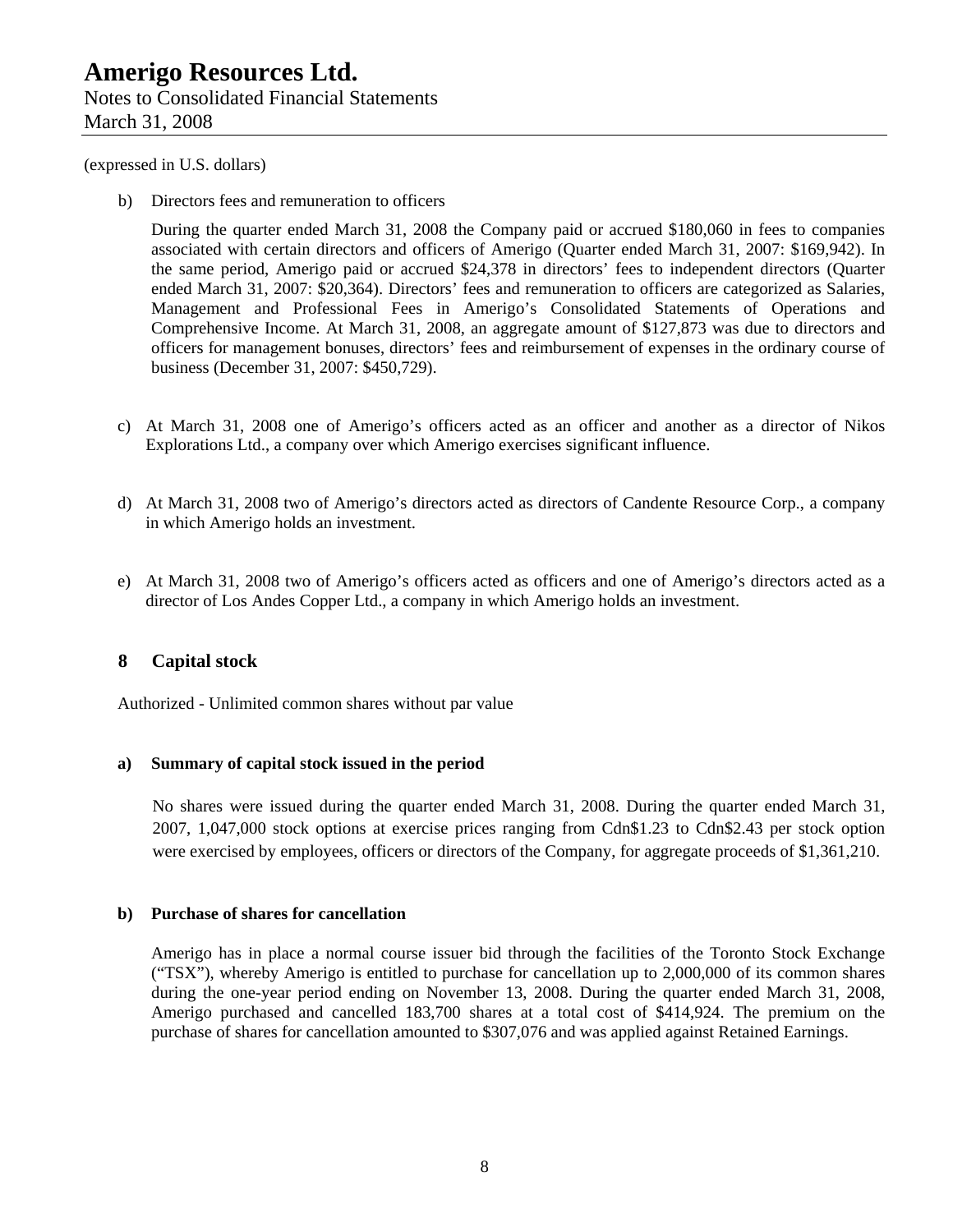Notes to Consolidated Financial Statements March 31, 2008

(expressed in U.S. dollars)

#### **c) Stock options**

#### **Stock option plan**

Amerigo established a stock option plan (the "Plan") on April 2, 2003, which was amended on June 20, 2006 at Amerigo's annual general meeting. Amerigo's Board of Directors (the "Board") administers the Plan, whereby it may from time to time grant options to purchase common shares of Amerigo to directors, officers, key employees and certain other persons who provide services to the Company. In accordance with the current terms and provisions of the Plan, the maximum aggregate number of common shares issuable under the Plan must not exceed 10% of Amerigo's issued and outstanding common shares at the date of any grant and the aggregate number of common shares reserved for issuance to any one person under the Plan in any 12-month period must not exceed 5% of Amerigo's outstanding common shares, on a non-diluted basis. The exercise price of an option is determined by the Board, but can be no less than the closing price of Amerigo's common shares on the TSX on the day preceding the date of grant, less the maximum discount permitted by the policies of the TSX and subject to the minimum exercise price per common share permitted by the TSX. Options must be exercised within a five-year period from the date of grant. Vesting periods are determined by the Board.

**Three months ended March 31, 2008 Twelve months ended December 31, 2007 Outstanding options Weighted average exercise price Cdn\$ Outstanding options Weighted average exercise price Cdn\$**  Balance – start of period 3,365,000 2.38 2,902,000 2.14 Granted 1,055,000 2.13 1,760,000 2.23 Exercised **-** - (1,089,500) 1.54 Cancelled 2.21 Outstanding 2,32 3,365,000 2.38 Exercisable 3,628,750 2.36 3,365,000 2.38

A summary of the Company's stock options at March 31, 2008 and December 31, 2007 and the changes for the three-month and twelve-month periods ending on those dates is presented below:

On March 20, 2008, Amerigo granted stock options to purchase an aggregate of 1,055,000 common shares to directors, officers and employees of the Company, with an exercise price of Cdn\$2.13 per share, expiring on March 20, 2013. The options vest in four equal quarterly instalments, on March 20, April 1, July 1 and October 1, 2008. Amerigo recorded stock-based compensation expense of \$121,593 relating to this grant in the quarter ended March 31, 2008.

On February 28, 2007, Amerigo granted stock options to purchase an aggregate of 1,760,000 common shares to directors, officers and employees of the Company, with an exercise price of Cdn\$2.23 per share, expiring on February 28, 2012. The options vested in four equal quarterly instalments, on March 31, June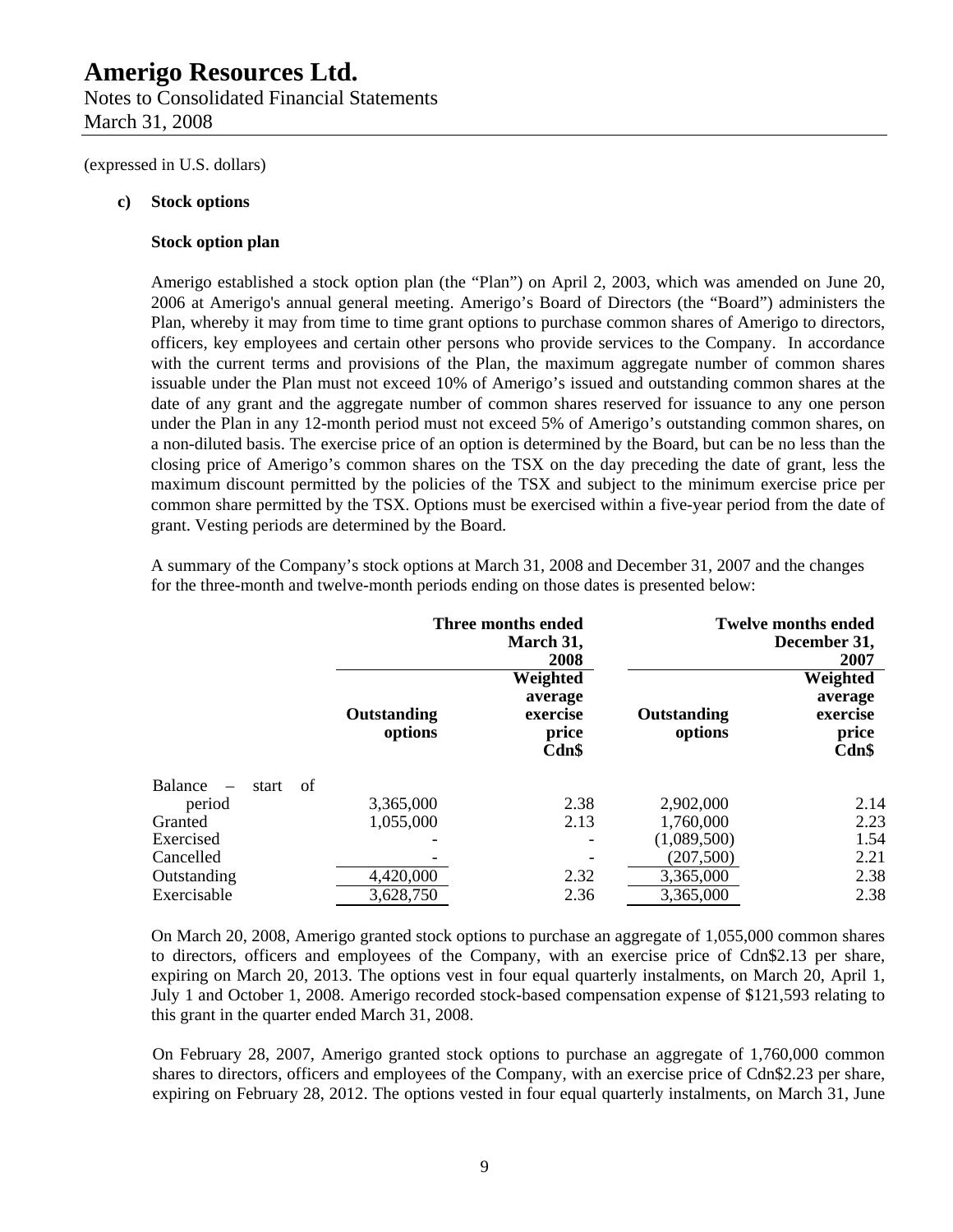30, September 30 and December 31, 2007; 52,500 options were cancelled prior to vesting. Amerigo recorded stock-based compensation expense of \$853,682 for this grant in the year ended December 31, 2007, of which \$149,276 was charged to Cost of Sales in respect of the options granted to MVC employees and \$704,406 was charged to Other Expenses.

On August 4, 2006 Amerigo granted stock options to purchase an aggregate of 200,000 common shares to a consultant and an officer of the Company, with an exercise price of Cdn\$2.43 per share, expiring on August 4, 2011. The options vested in four equal quarterly instalments, on September 30, 2006, December 31, 2006, March 31, 2007 and June 30, 2007; 25,000 options were cancelled prior to vesting. For the options that vested in 2006, Amerigo recorded stock-based compensation expense of \$59,074, charged to Other Expenses. For the options that vested in 2007, Amerigo recorded stock-based compensation expense of \$45,000 charged to Other Expenses.

In the year ended December 31, 2007, 207,500 options at a weighted average price of Cdn\$2.21 expired unexercised.

#### **Value assigned to stock options**

|                                                                           | March 31,<br>2008 | December 31,<br>2007  |
|---------------------------------------------------------------------------|-------------------|-----------------------|
| Balance – beginning of period                                             | 1,949,218         | 1,603,180             |
| Options granted<br>Transfer to capital stock on exercise of stock options | 121,593           | 898,682<br>(552, 644) |
| Balance – end of period                                                   | 2,070,811         | 1,949,218             |

The Company estimated the fair value of each option grant based on the Black-Scholes Option Pricing Model with the following weighted average assumptions:

|                                 | 2008      | 2007         |
|---------------------------------|-----------|--------------|
| Expected dividend yield         | 6.10%     | 4.89%        |
| Expected stock price volatility | 47.29%    | 47.67%       |
| Risk-free interest rate         | 2.91%     | 4.04%        |
| Expected life of options        | 2.3 years | $2.21$ years |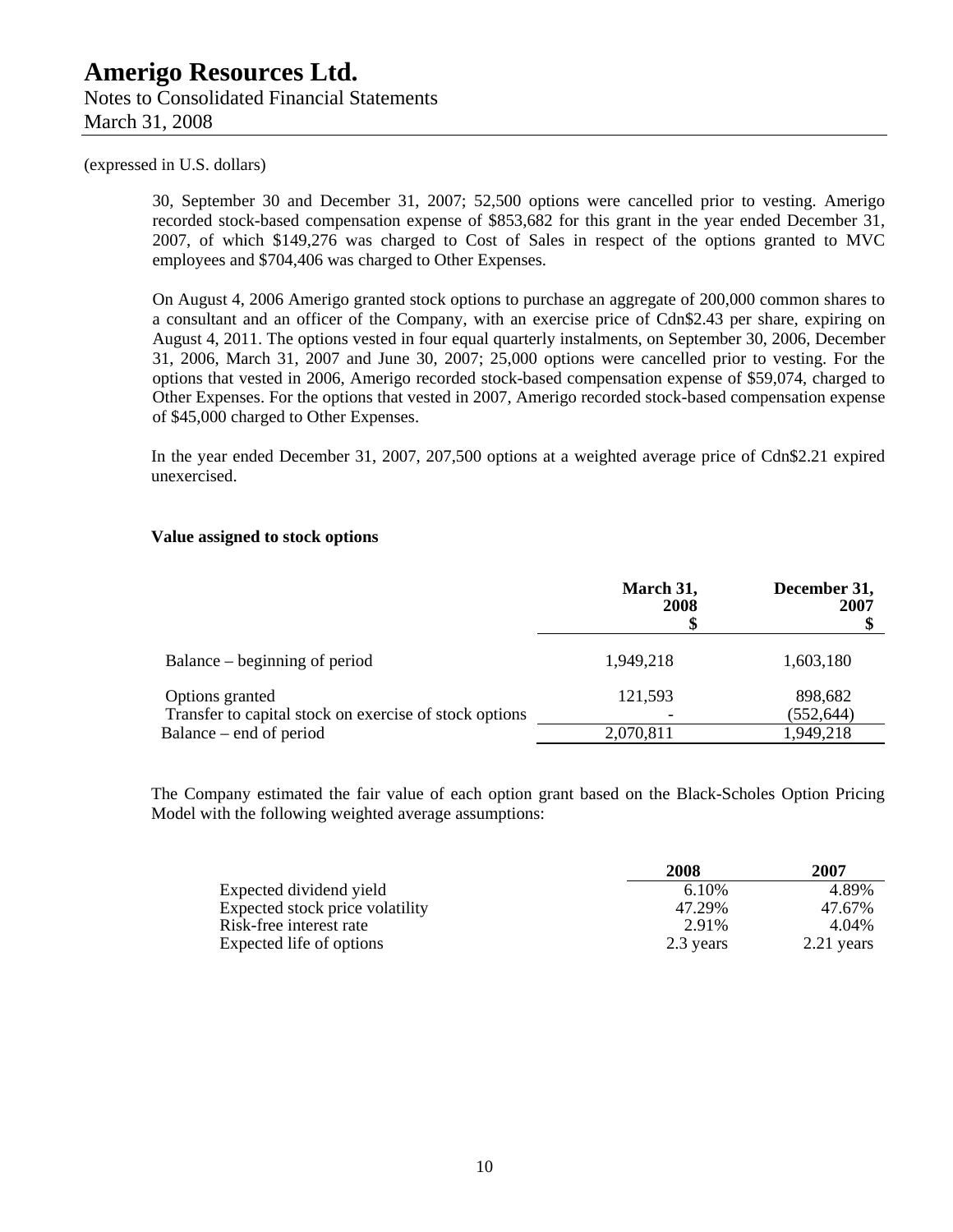The following stock options were outstanding and exercisable as at March 31, 2008:

| Range of exercise<br>prices<br>Cdn\$ | <b>Number</b><br>exercisable        | Weighted average remaining<br>contractual life | <b>Weighted average</b><br>exercise price<br>Cdn\$ |
|--------------------------------------|-------------------------------------|------------------------------------------------|----------------------------------------------------|
| 1.60 to 2.40<br>2.40 to 2.71         | 2,258,750<br>1,370,000<br>3,628,750 | 3.75 years<br>2.93 years                       | 2.17<br>2.69                                       |

## **d) Dividends**

On February 27, 2008 Amerigo declared a semi-annual dividend of Cdn 6.5¢ per share paid on April 2, 2008 to shareholders of record as of March 25, 2008, for a total of \$6,018,524. The Company advanced the funds to its transfer agent on March 30, 2008 to ensure dividend payments were made to shareholders on a timely basis.

On February 24, 2007 Amerigo declared a semi-annual dividend of Cdn 6.5¢ per share paid on April 4, 2007 to shareholders of record as of March 27, 2007, for a total of \$5,286,918; on July 30, 2007 the Board of Directors of Amerigo declared a second semi-annual dividend of Cdn 6.5¢ per share paid on August 31, 2007 to shareholders of record as of August 22, 2007, for a total of \$5,802,371.

## **9 Investments**

|                                                                    | March 31,<br>2008<br>\$ | December 31,<br>2007  |
|--------------------------------------------------------------------|-------------------------|-----------------------|
| Available for sale investment –<br>Common shares of a TSX issuer   | 13,874,661              | 17,939,991            |
| Available for sale investment –<br>Common shares of a TSX-V issuer | 1,963,938               | 2,251,090             |
| Available for sale investments                                     | 15,838,599              | 20,191,081            |
| Equity investment $-$<br>Common shares of a TSX-V issuer           | 955,660<br>16,794,259   | 980,374<br>21,171,455 |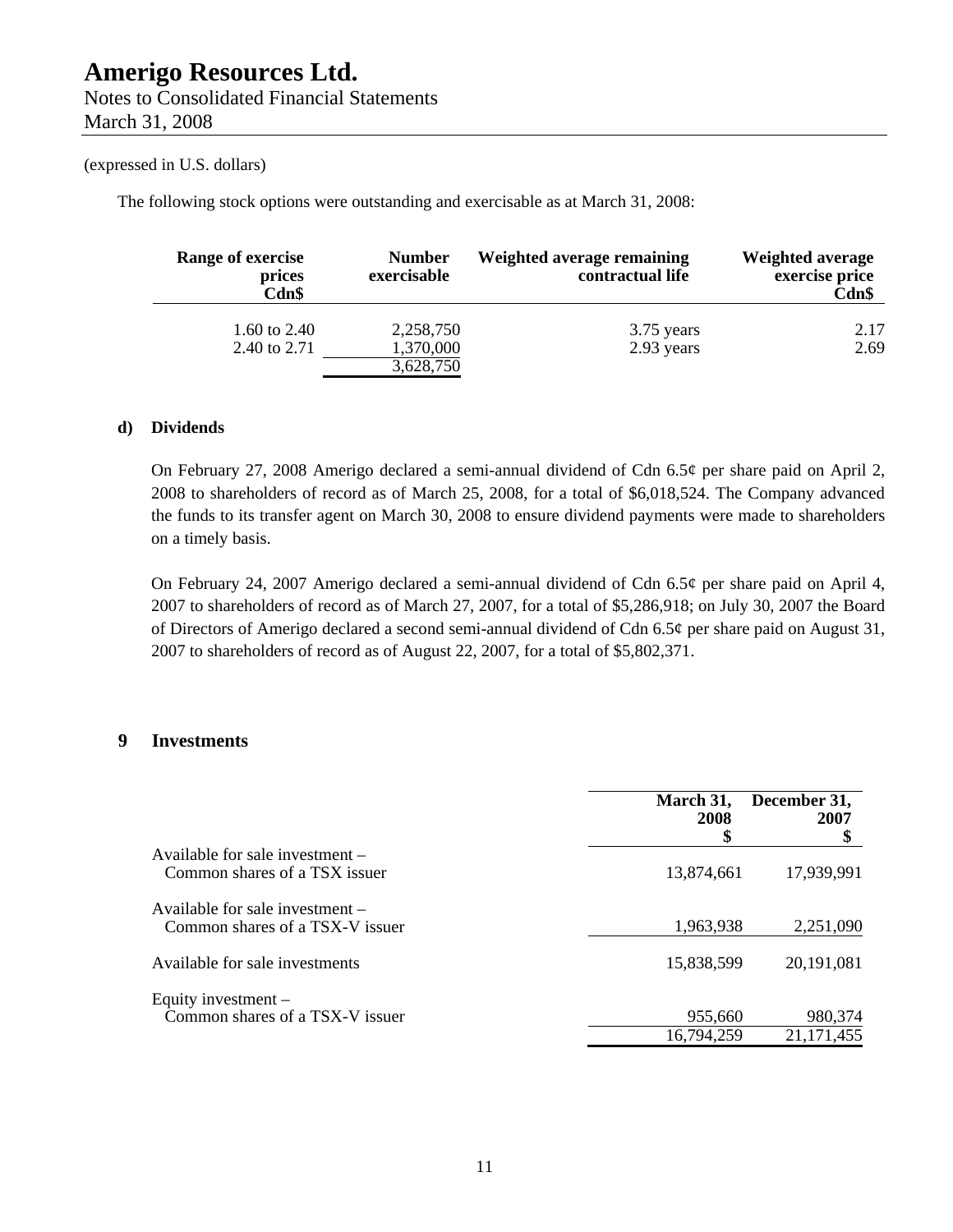Notes to Consolidated Financial Statements March 31, 2008

(expressed in U.S. dollars)

## **a) Investment in common shares of a TSX issuer**

At various dates during 2007 and 2008, Amerigo acquired for investment purposes 9.5 million common shares of an issuer listed on the Toronto, Lima and Frankfurt Stock Exchanges. The aggregate cost of the investment was \$13,885,185. Adjustments to fair market value are required at each balance sheet date; at March 31, 2008 these adjustments totalled (\$10,524). Given that the investment was designated as "available for sale" for accounting purposes, which means it is an investment that is not held for trading, gains or losses arising from changes in fair value are recorded in Accumulated Other Comprehensive Income (Loss) in the Company's Balance Sheet until the investment is sold or management determines that an other than temporary impairment in the value of the investment has occurred, at which time gains or losses will be transferred into earnings.

At March 31, 2008 this issuer's closing share price was Cdn\$1.50 per share, and the fair market value of Amerigo's approximately 13% investment in this issuer was \$13,874,661. During the quarter ended March 31, 2008, the Company recorded fair value adjustments of (\$4,218,510) to this investment (\$nil in the quarter ended March 31, 2007).

## **b) Investment in common shares of a TSX-V issuer**

In November 2007, Amerigo acquired for investment purposes 4 million common shares of an issuer listed on the TSX Venture Exchange. The aggregate cost of the investment was \$2,063,308. Adjustments to fair market value are required at each balance sheet date; at March 31, 2008 these adjustments totalled (\$99,370). The investment was designated as "available for sale" for accounting purposes.

At March 31, 2008 this issuer's closing share price was Cdn\$0.50 per share, and the fair market value of Amerigo's approximately 5% investment in this issuer was \$1,963,938. During the quarter ended March 31, 2008, the Company recorded fair value adjustments of (\$287,152) to this investment (\$nil in the quarter ended March 31, 2007).

## **c) Equity investment in common shares of a TSX-V issuer**

In fiscal 2004 Amerigo entered into an agreement to sell a 100% interest in three Canadian exploration properties to a TSX-V issuer for consideration of 10,000,000 shares of the issuer. On August 18, 2006, Amerigo acquired a further 1.7 million units of the issuer at a cost of \$268,200. Each unit is comprised of one common share and one warrant entitling Amerigo to purchase an additional share of the issuer at a price of Cdn\$0.25 per share until August 18, 2008. At March 31, 2008, Amerigo held 11,666,667 common shares and 1,666,667 warrants of the issuer, which represent approximately 26% of the issuer's issued and outstanding common shares at that date.

Amerigo accounts for this investment using the equity method, given that Amerigo is considered to have significant influence over this investment. An investment loss of \$24,714 was recorded in the quarter ended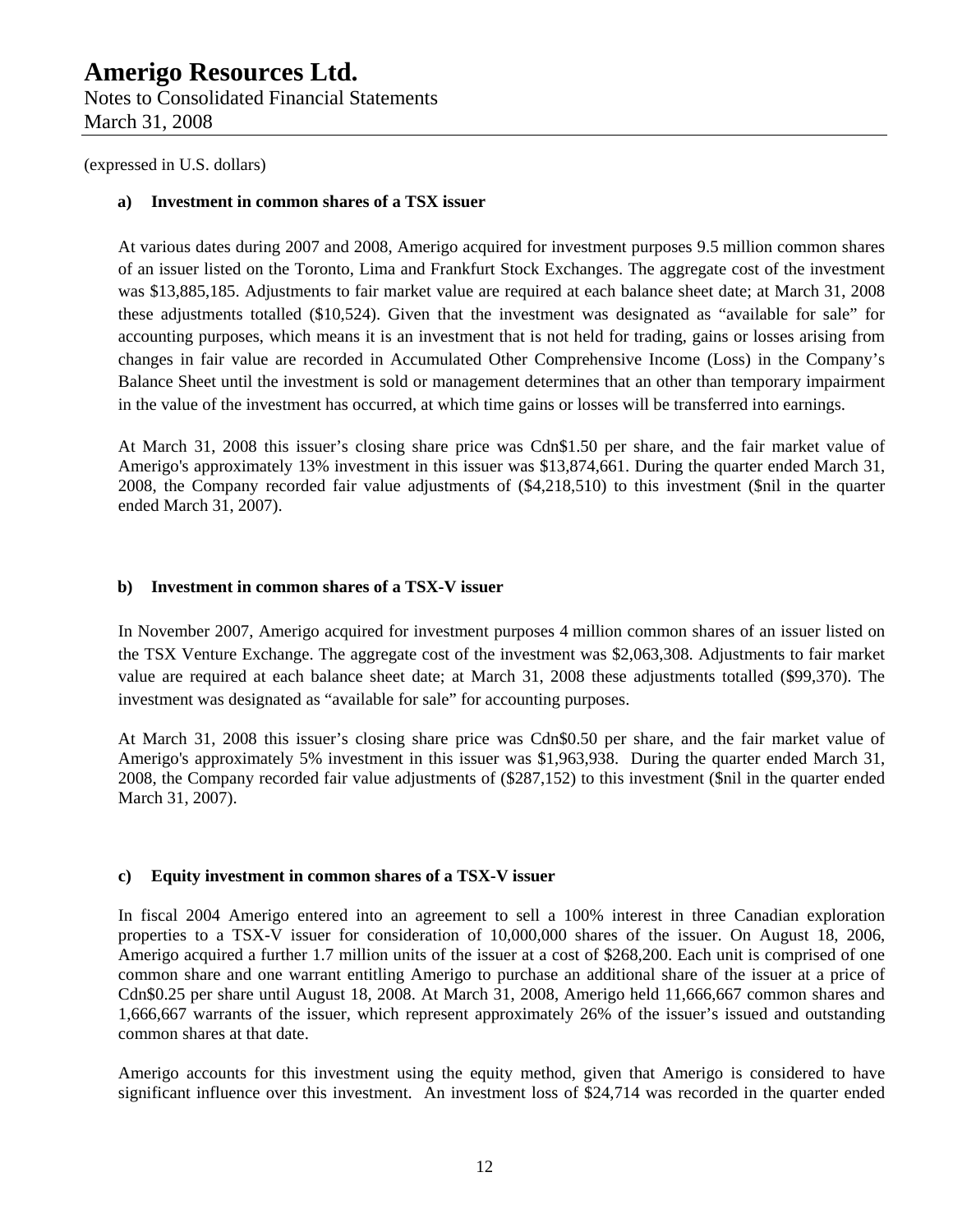March 31, 2008. At March 31, 2008 this issuer's closing share price was Cdn\$0.13 per share and Amerigo held approximately 26% of the issued and outstanding shares of the issuer.

#### **10 Accounting for Financial Instruments**

#### *Fair Values*

The Company's financial instruments include cash and cash equivalents, accounts receivable, investments, accounts payable and accrued liabilities, El Teniente royalty payable and short-term bank loan. The fair value of these financial instruments equals their carrying value. The Company's investments in common shares of a TSX issuer and common shares of a TSX-V issuer are classified as "available for sale" for accounting purposes.

#### *Credit Risk*

Financial instruments that potentially subject the Company to credit risk consist of cash and cash equivalents and accounts receivable. The Company has an Investment Policy which requires that cash and cash equivalents can only be deposited in Permitted Investments with certain minimum credit ratings.

#### *Foreign Exchange Risk*

The Company faces foreign exchange risk exposures arising from transactions denominated in foreign currencies. The Company's main foreign exchange risks arise with respect to the US dollar and the Chilean Peso. Copper and molybdenum sales are denominated in US dollars, and the majority of operating expenses are in Chilean Pesos. The Company has elected not to actively manage this exposure at this time.

#### *Interest Rate Risk*

Included in the results of operation of the Company are interest income on US Dollar, Canadian Dollar and Chilean Peso cash and cash equivalents. The Company also has an outstanding short-term bank loan in Chilean Pesos. The Company's interest rate risk mainly arises from the interest rate impact on its cash and cash equivalents, and to a lesser degree, the interest rate impact on current debt. The Company's preference is to borrow at fixed rates. Cash and cash equivalents receive interest based on market interest rates. As at March 31, 2008, with other variables unchanged, a 1% change in Prime rates would have had an insignificant impact on net earnings, and no effect on Comprehensive Income.

#### **11 Capital Risk Management**

The Company's objectives when managing capital are to safeguard its ability to continue as a going concern, to provide an adequate return on investment to shareholders and to maintain a flexible capital structure which optimizes the cost of capital at acceptable risk.

Under normal operating conditions, the Company maintains a limited amount of debt, if any, on its Balance Sheet. Debt will usually be of a short-term nature, obtained from commercial banks to cover working capital timing differences.